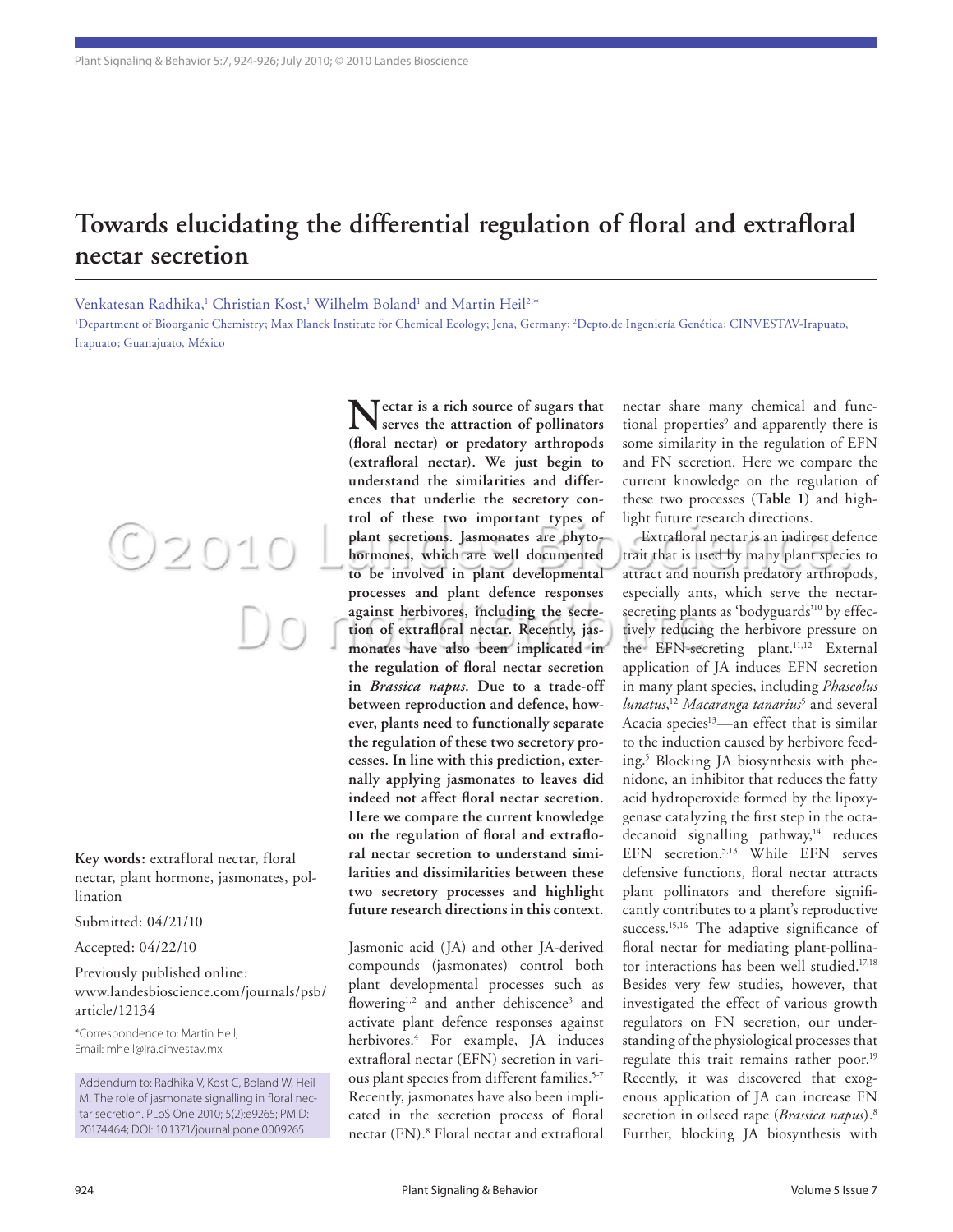**Table 1.** Triggers of floral and extrafloral nectar production

|                            | <b>Floral nectar</b>                                      | <b>Extrafloral nectar</b>                    |
|----------------------------|-----------------------------------------------------------|----------------------------------------------|
| <b>Function</b>            | Pollinator attraction <sup>43</sup>                       | Indirect defence <sup>12,44,45</sup>         |
| <b>Consumers</b>           | Birds, insects and other pollinators <sup>46</sup>        | Arthropods, especially ants <sup>11,46</sup> |
| <b>Elicitor/inhibitor</b>  |                                                           |                                              |
| Jasmonic acid              | Increases secretion <sup>8</sup>                          | Increases secretion <sup>5</sup>             |
| Jasmonoyl isoleucine       | Increases secretion <sup>8</sup>                          | Not known                                    |
| Coronalone                 | Increases secretion <sup>8</sup>                          | Not known                                    |
| Phenidone <sup>1</sup>     | Reduces secretion <sup>8</sup>                            | Reduces secretion <sup>5</sup>               |
| Gibberillic acid           | Increases secretion <sup>30</sup>                         | Not known                                    |
| Indole acetic acid         | Decreases secretion <sup>26,27</sup>                      | Not known                                    |
| Ethylene                   | Not known                                                 | Not known                                    |
| Herbivory                  | No effect <sup>8</sup> /decreases secretion <sup>47</sup> | Increases secretion <sup>5,11</sup>          |
| Florivory                  | Decreases secretion <sup>38</sup>                         | Not known                                    |
| <b>Plant volatiles:</b>    |                                                           |                                              |
| Herbivore induced          | Not known                                                 | Increases secretion <sup>34,35</sup>         |
| Florally emitted           | Not known                                                 | Not known                                    |
| linhibite IA hinevesthacie |                                                           |                                              |

1 inhibits JA biosynthesis.

phenidone effectively reduced FN secretion, an effect that could be restored by an additional JA treatment.<sup>8</sup> Thus, major regulatory mechanisms appear to control the secretion of both, FN and EFN. How similar are the two mechanisms, and how can the plant physiologically separate the secretion of EFN and FN? Both types of secretion function in ecologically very different contexts and, thus, clearly need to be controlled independently.

One option would be the involvement of other jasmonates. Although JA is an important signal on its own, around 20 different JA-derived metabolites are also known to be involved in defence signalling.<sup>20,21</sup> Even metabolic precursors of JA may elicit different defensive phenotypes,<sup>22,23</sup> which opens interesting possibilities for a finetuning of jasmonate-dependent responses. In particular, the JA-amino acid conjugate jasmonoyl isoleucine (JA-Ile) has recently been discovered as functioning as the central signalling molecule of the jasmonate pathway.23-25 Both JA-Ile and its structural mimic, coronalon, induced FN synthesis when applied to *Brassica napus* flowers.<sup>8</sup> The role of JA-Ile in EFN secretion, however, has yet to be studied.

Based on the current empirical evidence we conclude that jasmonates play similar roles in the regulation of the secretion of both, FN and EFN. What about other triggers? Unfortunately, information in this context is scattered and comparative studies that consider FN and EFN would be required to obtain a more complete picture. Exogenous application of auxin can strongly reduce floral nectar secretion in *Euphorbia pulcherrima* and *Antirrhinum majus.*26,27 In another study, a similar reduction of FN production has been reported from snapdragon flowers upon indole acetic acid (IAA) treatment.<sup>28</sup> In the same study, the distribution of  $(^{14}C)$ sucrose in flowers and nectar suggested that IAA acts on the secretory process in the nectary cells, rather than on the mobilization of sugars to the nectary.28 Recently, it was shown in *Arabidopsis thaliana* that IAA blocks FN secretion until the onset of anthesis.29 Moreover, exogenous application of gibberellic acid (GA3), naphthalene acetic acid (NAA), indole butyric acid (IBA) and IAA to *Brassica campestris* and *Brassica oleracea* resulted in an induction of floral nectar, among which GA3 showed the strongest inducing effect in terms of nectar amount, sugar content and pollinators attracted.<sup>30</sup> In *A. thaliana*, an extracellular invertase has been reported to be causally involved in the mobilization of starch deposits and thus, floral nectar secretion, $31$  but the hormonal control of this enzyme remains to be studied.

JA and its derivatives not only induce FN and EFN secretion but also can elicit

another indirect defence strategy: volatile organic compounds  $(VOCs),<sup>32</sup>$  which are released upon herbivore attack or exogenous JA treatment.<sup>33</sup> Besides their role in the attraction of predatory arthropods to herbivore-damaged plants, VOCs also function as a signal that is externally transmitted via the gas-phase and that systemically induces the EFN secretion of both the emitting plant<sup>34</sup> and of different, neighboring plant individuals.35 Whether VOCs also affect the secretion rate of FN, however, remains to be studied.

In addition to JA, coronatine,  $36$  a phytotoxin isolated from the pathogenic bacterium *Pseudomonas syringae*, triggers VOC emission in many plant species.<sup>36</sup> Although coronatine and its structural mimic coronalon<sup>37</sup> induce VOC emission<sup>22</sup> and FN secretion,<sup>8</sup> it is not known to date whether these compounds also induce EFN secretion. Floral herbivory (florivory) has been reported to reduce floral nectar and the number of pollinator visits.<sup>38</sup> However, its effect on EFN secretion has not been studied to date. Also floral volatiles, which are attractive to pollinators, are altered qualitatively and quantitatively by florivory in *Pastinaca sativa*. 39 Similarly, those herbivore-induced volatiles that induce EFN, could likely also affect FN secretion (**Table 1**) but no empirical studies appear to exist in that context.

Although many gaps in our knowledge remain to be filled, it becomes apparent that—despite the different ecological functions of FN and EFN—there exist some similarities in their regulation (**Table 1**). Deepening our understanding on the regulatory role of jasmonates and other phytohormones for both FN and EFN secretion and elucidating how these pathways are interconnected, yet functionally separated, will provide interesting insights into the physiological basis of these processes and ultimately into the evolutionary constraints and trade-offs that shaped this regulatory separation. In particular, future work should address the following questions: (1) How do plants achieve and maintain the regulatory separation of FN and EFN secretion, although these two pathways obviously share some signalling molecules? (2) Do other phytohormones (JA-Ile, IAA, GA3, etc.,) also affect EFN